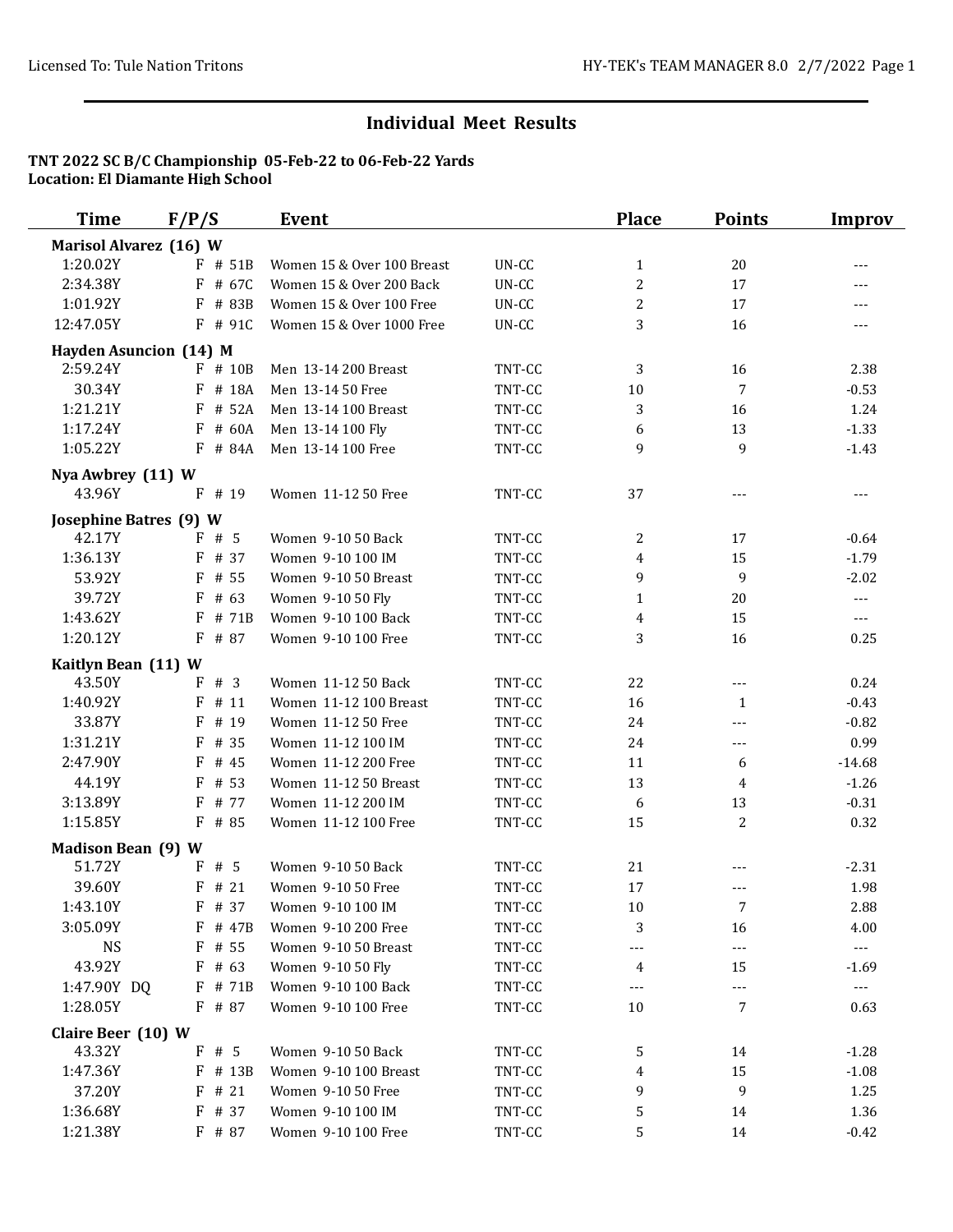| <b>Time</b>                  | F/P/S                                      | Event                      |        | <b>Place</b> | <b>Points</b> | <b>Improv</b>  |
|------------------------------|--------------------------------------------|----------------------------|--------|--------------|---------------|----------------|
| Hannah Beer (8) W            |                                            |                            |        |              |               |                |
| 1:50.29Y                     | F<br># 13A                                 | Women 8 & Under 100 Breast | TNT-CC | $\mathbf{1}$ | 20            | $\cdots$       |
| 47.54Y                       | # 31<br>F                                  | Women 8 & Under 50 Fly     | TNT-CC | $\mathbf{1}$ | 20            | $-5.57$        |
| 3:02.52Y                     | F<br># 47A                                 | Women 8 & Under 200 Free   | TNT-CC | $\mathbf{1}$ | 20            | ---            |
| 45.34Y                       | $F$ # 73                                   | Women 8 & Under 50 Back    | TNT-CC | $\mathbf{1}$ | 20            | ---            |
| Dominic Bidart (12) M        |                                            |                            |        |              |               |                |
| 40.25Y                       | $F$ # 54                                   | Men 11-12 50 Breast        | TNT-CC | 7            | 12            | $-0.64$        |
| 37.84Y                       | $F$ # 62                                   | Men 11-12 50 Fly           | TNT-CC | 6            | 13            | 0.23           |
| 1:05.79Y                     | $F$ # 86                                   | Men 11-12 100 Free         | TNT-CC | 2            | 17            | $-0.43$        |
|                              | Nathan Boudreaux (12) M                    |                            |        |              |               |                |
| 2:43.45Y                     | $F$ # 10A                                  | Men 11-12 200 Breast       | TNT-CC | 2            | 17            | $- - -$        |
| 1:11.77Y                     | $F$ # 36                                   | Men 11-12 100 IM           | TNT-CC | $\mathbf{1}$ | 20            | $-3.78$        |
| Mia Buller (16) W            |                                            |                            |        |              |               |                |
| 1:08.35Y                     | $F$ # 1B                                   | Women 15 & Over 100 Back   | TNT-CC | $\mathbf{1}$ | 20            | $-2.19$        |
| 2:31.48Y                     | F # 67C                                    | Women 15 & Over 200 Back   | TNT-CC | $\mathbf{1}$ | 20            | $\overline{a}$ |
| 11:51.51Y                    | $F$ # 91C                                  | Women 15 & Over 1000 Free  | TNT-CC | $\mathbf{1}$ | 20            | $\cdots$       |
| <b>Aubree Carlock (11) W</b> |                                            |                            |        |              |               |                |
| 31.41Y                       | $F$ # 19                                   | Women 11-12 50 Free        | TNT-CC | 12           | 5             | $-0.74$        |
| 1:27.21Y                     | $F$ # 35                                   | Women 11-12 100 IM         | TNT-CC | 21           | $---$         | $-0.67$        |
|                              |                                            |                            |        |              |               |                |
| 36.78Y                       | <b>McKenzie Chavez (13) W</b><br>$F$ # 17A | Women 13-14 50 Free        | TNT-CC | 13           | 4             | $- - -$        |
|                              |                                            |                            |        |              |               |                |
| Faith Contreras (12) W       |                                            |                            |        |              |               |                |
| 1:30.23Y                     | $F$ # 11                                   | Women 11-12 100 Breast     | TNT-CC | 5            | 14            | $\cdots$       |
| 33.12Y                       | F<br># 19                                  | Women 11-12 50 Free        | TNT-CC | 19           | ---           | 0.27           |
| 1:22.92Y                     | $F$ # 35                                   | Women 11-12 100 IM         | TNT-CC | 11           | 6             | $-2.20$        |
|                              | Gabrielia Costamagna (17) W                |                            |        |              |               |                |
| 2:01.01Y                     | $F$ # 1B                                   | Women 15 & Over 100 Back   | TNT-CC | 5            | 14            | 13.17          |
| 35.96Y                       | F<br># 17B                                 | Women 15 & Over 50 Free    | TNT-CC | 6            | 13            | 0.03           |
| 2:55.02Y                     | $F$ # 43B                                  | Women 15 & Over 200 Free   | TNT-CC | 4            | 15            | 2.75           |
| 1:23.92Y                     | F # 83B                                    | Women 15 & Over 100 Free   | TNT-CC | 9            | 9             | 3.46           |
| Morgan Darpli (12) W         |                                            |                            |        |              |               |                |
| 34.80Y                       | $F$ # 61                                   | Women 11-12 50 Fly         | TNT-CC | 5            | 14            | 0.86           |
| 1:04.10Y                     | $F$ # 85                                   | Women 11-12 100 Free       | TNT-CC | $\mathbf{1}$ | 20            | $-3.37$        |
| Mia DeLaTorre (11) W         |                                            |                            |        |              |               |                |
| 1:40.79Y                     | $F$ # 11                                   | Women 11-12 100 Breast     | TNT-CC | 14           | 2.5           | $-4.35$        |
| 32.49Y                       | F # 19                                     | Women 11-12 50 Free        | TNT-CC | 15           | 2             | $-0.18$        |
| 1:32.17Y                     | $F$ # 27                                   | Women 11-12 100 Fly        | TNT-CC | 11           | 6             | $-4.10$        |
| 1:32.03Y                     | $F$ # 35                                   | Women 11-12 100 IM         | TNT-CC | 25           | $---$         | 5.48           |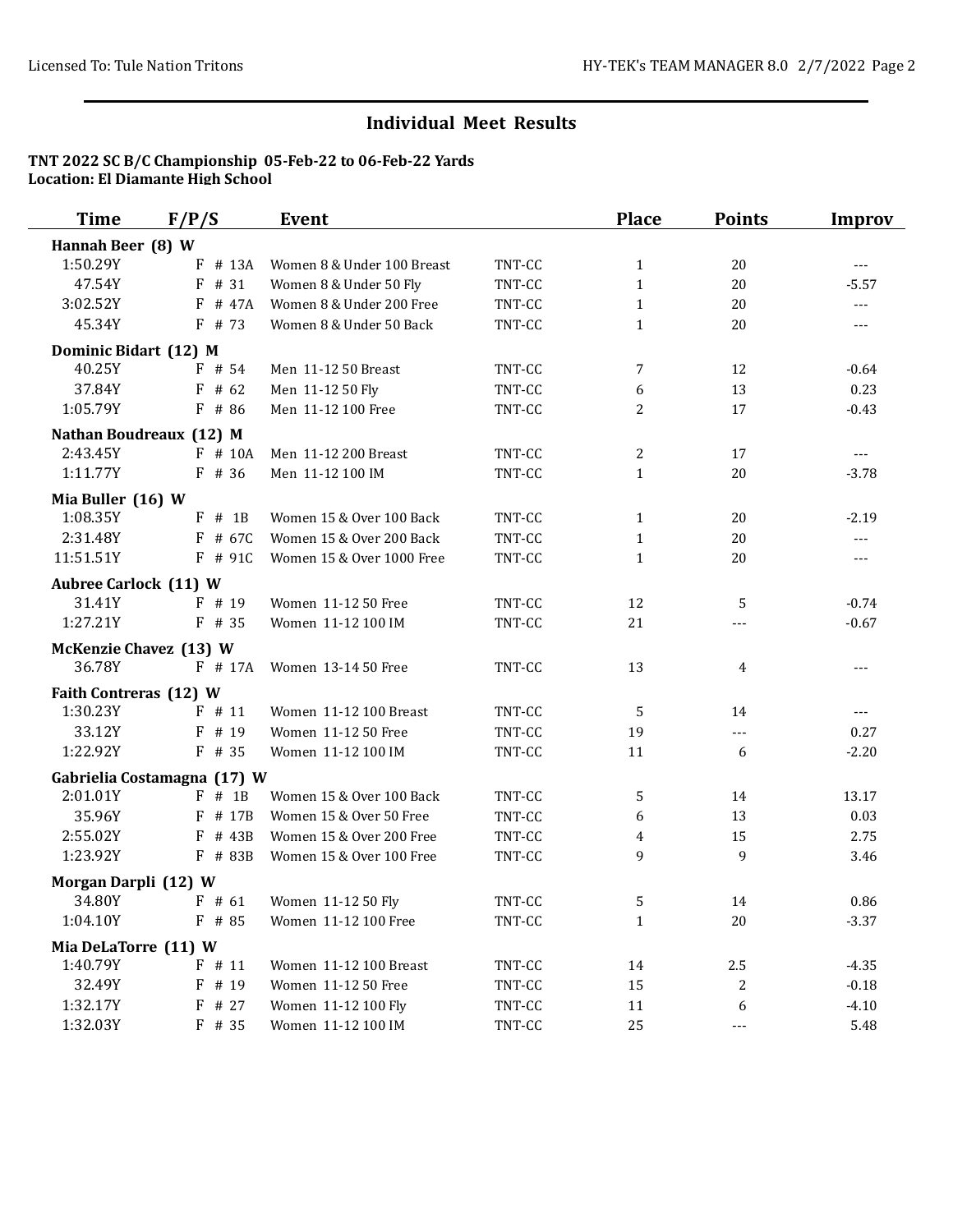| <b>Time</b>                       | F/P/S      | <b>Event</b>               |        | <b>Place</b> | <b>Points</b> | <b>Improv</b> |
|-----------------------------------|------------|----------------------------|--------|--------------|---------------|---------------|
| Jayce DeRuiter (10) M             |            |                            |        |              |               |               |
| 2:04.63Y DQ                       | $F$ # 14B  | Men 9-10 100 Breast        | TNT-CC | $- - -$      | $- - -$       | ---           |
| 38.11Y                            | $F$ # 22   | Men 9-10 50 Free           | TNT-CC | 10           | 7             | ---           |
| 1:43.17Y                          | # 38<br>F  | Men 9-10 100 IM            | TNT-CC | 7            | 12            | $---$         |
| 3:08.15Y                          | # 48B<br>F | Men 9-10 200 Free          | TNT-CC | 6            | 13            | ---           |
| 54.18Y                            | F<br># 56  | Men 9-10 50 Breast         | TNT-CC | 6            | 13            | ---           |
| 50.48Y                            | F<br># 64  | Men 9-10 50 Fly            | TNT-CC | 4            | 15            |               |
| 1:44.26Y                          | F # 72B    | Men 9-10 100 Back          | TNT-CC | 8            | 11            | $---$         |
| Brody Diaz (9) M                  |            |                            |        |              |               |               |
| 1:59.89Y                          | $F$ # 14B  | Men 9-10 100 Breast        | TNT-CC | 3            | 16            | $-0.83$       |
| 40.43Y                            | $F$ # 22   | Men 9-10 50 Free           | TNT-CC | 16           | 1             | $-2.61$       |
| Riley Diaz (11) W                 |            |                            |        |              |               |               |
| 39.37Y                            | F#3        | Women 11-12 50 Back        | TNT-CC | 16           | 0.5           | $-0.04$       |
| 1:23.52Y                          | $F$ # 27   | Women 11-12 100 Fly        | TNT-CC | 6            | 13            | $-2.84$       |
| 1:27.43Y                          | $F$ # 35   | Women 11-12 100 IM         | TNT-CC | 22           | $---$         | 0.43          |
|                                   |            |                            |        |              |               |               |
| Gabriela Dutra (15) W<br>1:14.37Y | $F$ # 59B  | Women 15 & Over 100 Fly    | TNT-CC | 4            | 15            | $-6.02$       |
|                                   |            |                            |        |              |               |               |
| Sophie Ericson (10) W             |            |                            |        |              |               |               |
| 46.88Y                            | F#5        | Women 9-10 50 Back         | TNT-CC | 13           | 4             | $---$         |
| 40.90Y                            | $F$ # 21   | Women 9-10 50 Free         | TNT-CC | 22           | $---$         | ---           |
| 1:02.74Y                          | # 55<br>F  | Women 9-10 50 Breast       | TNT-CC | 13           | 4             | ---           |
| 53.34Y                            | $F$ # 63   | Women 9-10 50 Fly          | TNT-CC | 8            | 11            | ---           |
| Mya Figallo (8) W                 |            |                            |        |              |               |               |
| 29.22Y                            | F # 7      | Women 8 & Under 25 Back    | TNT-CC | 8            | 11            |               |
| 1:13.59Y                          | $F$ # 15   | Women 8 & Under 50 Breast  | TNT-CC | 6            | 13            |               |
| 22.84Y                            | $F$ # 23   | Women 8 & Under 25 Free    | TNT-CC | 6            | 13            | ---           |
| <b>Agustin Gonzalez (12) M</b>    |            |                            |        |              |               |               |
| 34.34Y                            | $F$ # 20   | Men 11-12 50 Free          | TNT-CC | 12           | 5             | $---$         |
| 48.95Y                            | $F$ # 62   | Men 11-12 50 Fly           | TNT-CC | 12           | 5             | ---           |
| Danielle Hager (13) W             |            |                            |        |              |               |               |
| <b>NS</b>                         | F # 1A     | Women 13-14 100 Back       | TNT-CC |              |               |               |
| <b>NS</b>                         | $F$ # 17A  | Women 13-14 50 Free        | TNT-CC | $---$        | $- - -$       | $---$         |
| <b>NS</b>                         | $F$ # 33A  | Women 13-14 200 IM         | TNT-CC | $---$        | $---$         | ---           |
| Katie Heinks (13) W               |            |                            |        |              |               |               |
| 1:46.36Y                          | F # 1A     | Women 13-14 100 Back       | TNT-CC | 10           | 7             | 16.84         |
| 3:21.38Y                          | F # 9B     | Women 13-14 200 Breast     | TNT-CC | 2            | 17            | $-8.54$       |
| 33.15Y                            | # 17A<br>F | Women 13-14 50 Free        | TNT-CC | 11           | 6             | $-0.60$       |
| 2:44.71Y                          | F<br># 43A | Women 13-14 200 Free       | TNT-CC | 3            | 16            | $-1.35$       |
| 1:37.01Y                          | # 51A<br>F | Women 13-14 100 Breast     | TNT-CC | 4            | 15            | $-2.85$       |
| 1:14.78Y                          | F # 83A    | Women 13-14 100 Free       | TNT-CC | 8            | 11            | $-0.58$       |
| Logan Hildreth (15) W             |            |                            |        |              |               |               |
| 6:07.04Y                          | F # 39E    | Women 15-18 500 Free       | TNT-CC | 2            | 17            | $---$         |
| 1:20.62Y                          | F<br># 51B | Women 15 & Over 100 Breast | TNT-CC | 2            | 17            | $-3.59$       |
| 1:03.65Y                          | F # 83B    | Women 15 & Over 100 Free   | TNT-CC | 5            | 14            | $-0.66$       |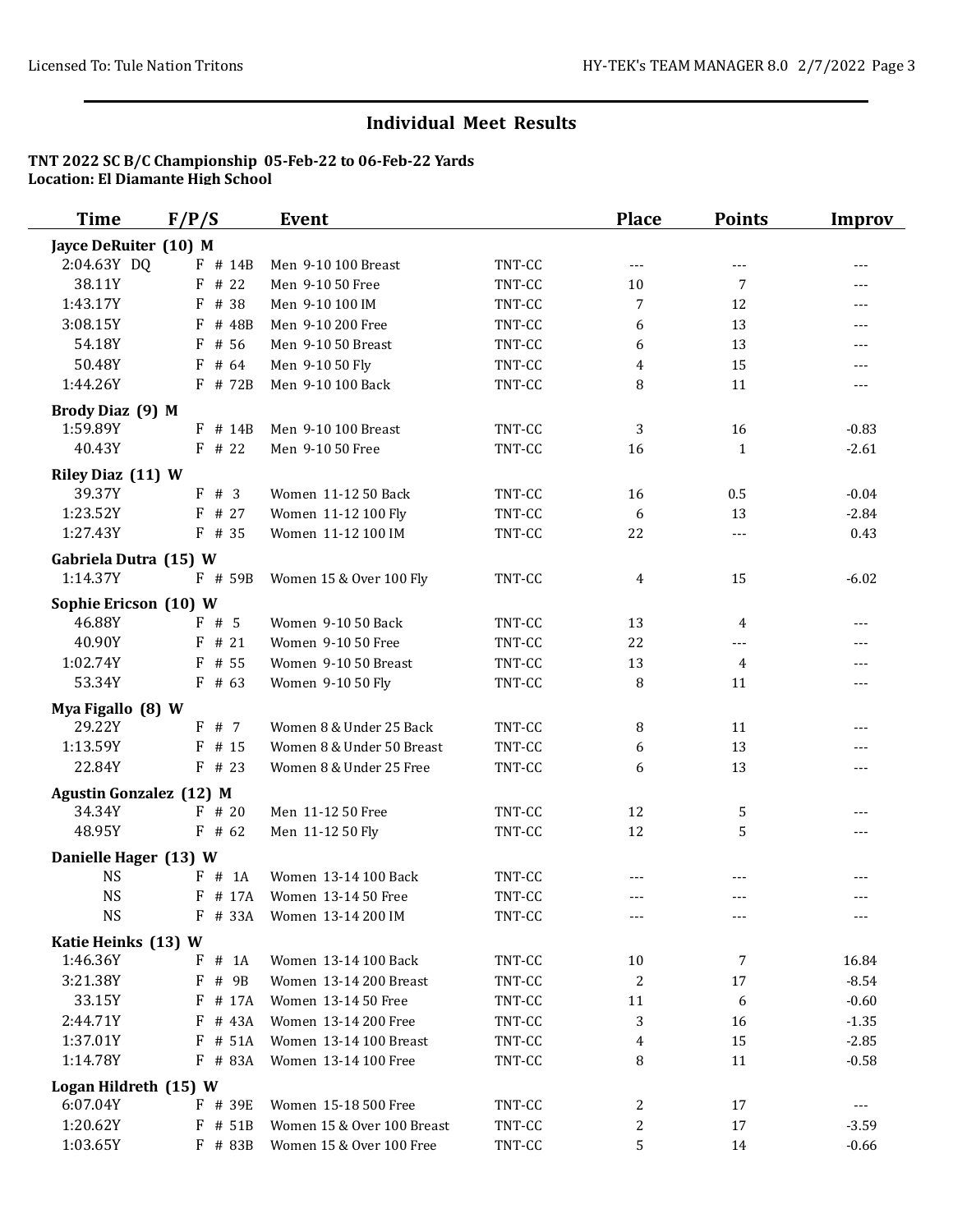| <b>Time</b>               | F/P/S       | <b>Event</b>               |        | <b>Place</b>   | <b>Points</b>  | <b>Improv</b>        |
|---------------------------|-------------|----------------------------|--------|----------------|----------------|----------------------|
| Regan Hildreth (11) W     |             |                            |        |                |                |                      |
| 1:13.13Y                  | $F$ # 27    | Women 11-12 100 Fly        | TNT-CC | $\mathbf{1}$   | 20             | $-13.30$             |
| 6:00.42Y                  | F # 39C     | Women 11-12 500 Free       | TNT-CC | $\mathbf{1}$   | 20             | $-68.99$             |
| 2:36.27Y DQ               | F # 67A     | Women 11-12 200 Back       | TNT-CC | ---            | $\overline{a}$ | $\scriptstyle\cdots$ |
| 5:27.26Y                  | $F$ # 75A   | Women 11-12 400 IM         | TNT-CC | $\mathbf{1}$   | 20             | $---$                |
| Nathan Hunt (17) M        |             |                            |        |                |                |                      |
| 1:11.21Y                  | $F \# 2B$   | Men 15 & Over 100 Back     | TNT-CC | $\mathbf{1}$   | 20             | 2.07                 |
| 27.45Y                    | $F$ # 18B   | Men 15 & Over 50 Free      | TNT-CC | 4              | 15             | 0.18                 |
| 2:29.73Y                  | F<br># 34B  | Men 15 & Over 200 IM       | TNT-CC | 2              | 17             | 4.77                 |
| 2:18.58Y                  | $F$ # 44B   | Men 15 & Over 200 Free     | TNT-CC | 6              | 13             | 8.88                 |
| 1:23.09Y                  | # 52B<br>F  | Men 15 & Over 100 Breast   | TNT-CC | 5              | 14             | 7.83                 |
| 59.07Y                    | # 84B<br>F. | Men 15 & Over 100 Free     | TNT-CC | 5              | 14             | 0.86                 |
| Isla Jay $(11)$ W         |             |                            |        |                |                |                      |
| 39.11Y                    | F#3         | Women 11-12 50 Back        | TNT-CC | 14             | 3              | $-2.72$              |
| 1:33.33Y                  | F<br># 11   | Women 11-12 100 Breast     | TNT-CC | 8              | 11             | $-0.90$              |
| 34.69Y                    | F<br># 19   | Women 11-12 50 Free        | TNT-CC | 29             | ---            | 0.81                 |
| 1:24.71Y                  | F<br># 35   | Women 11-12 100 IM         | TNT-CC | 15             | 2              | $-9.37$              |
| 42.23Y                    | $F$ # 53    | Women 11-12 50 Breast      | TNT-CC | 9              | 9              | $-0.92$              |
| 40.01Y                    | $F$ # 61    | Women 11-12 50 Fly         | TNT-CC | 16             | $\mathbf{1}$   | $-3.89$              |
| 1:25.06Y                  | F<br># 69   | Women 11-12 100 Back       | TNT-CC | 10             | 7              | $-3.96$              |
| 1:15.99Y                  | F # 85      | Women 11-12 100 Free       | TNT-CC | 16             | $\mathbf{1}$   | $-2.10$              |
| Evan Jin $(9)$ M          |             |                            |        |                |                |                      |
| 46.83Y                    | F#6         | Men 9-10 50 Back           | TNT-CC | 10             | 7              | 4.36                 |
| 2:14.32Y DQ               | $F$ # 14B   | Men 9-10 100 Breast        | TNT-CC | ---            | $---$          | $\overline{a}$       |
| 39.25Y                    | # 22<br>F   | Men 9-10 50 Free           | TNT-CC | 13             | $\overline{4}$ | 0.80                 |
| 1:48.72Y                  | F # 38      | Men 9-10 100 IM            | TNT-CC | 9              | 9              | $-6.47$              |
| Pearl Johnson (12) W      |             |                            |        |                |                |                      |
| 2:30.42Y                  | $F$ # 45    | Women 11-12 200 Free       | TNT-CC | 3              | 16             | 2.60                 |
| 1:06.63Y                  | F # 85      | Women 11-12 100 Free       | TNT-CC | $\overline{c}$ | 17             | $-0.58$              |
| Kody Kevorkian (17) M     |             |                            |        |                |                |                      |
| 2:07.54Y                  | $F$ # 44B   | Men 15 & Over 200 Free     | TNT-CC | 3              | 16             | $---$                |
| Isabella Klawitter (16) W |             |                            |        |                |                |                      |
| 1:22.51Y                  | $F$ # 51B   | Women 15 & Over 100 Breast | TNT-CC | 3              | 16             | $-0.60$              |
| Makenzie Krum (9) W       |             |                            |        |                |                |                      |
| 38.12Y                    | $F$ # 21    | Women 9-10 50 Free         | TNT-CC | 14             | 3              | $-0.06$              |
| <b>NS</b>                 | $F$ # 55    | Women 9-10 50 Breast       | TNT-CC | ---            | $---$          | $\sim$ $\sim$ $\sim$ |
| Willa Lasse (8) W         |             |                            |        |                |                |                      |
| 26.99Y                    | $F$ # 65    | Women 8 & Under 25 Fly     | TNT-CC | 2              | 17             | ---                  |
| 2:15.13Y DQ               | $F$ # 81    | Women 8 & Under 100 IM     | TNT-CC |                | $---$          |                      |
| 47.47Y                    | $F$ # 89    | Women 8 & Under 50 Free    | TNT-CC | 4              | 15             | $-1.73$              |
| Lily Lewis (13) W         |             |                            |        |                |                |                      |
| <b>NS</b>                 | $F$ # 43A   | Women 13-14 200 Free       | TNT-CC | ---            | $---$          | $---$                |
| 3:06.86Y                  | $F$ # 67B   | Women 13-14 200 Back       | TNT-CC | 2              | 17             | 5.81                 |
| 1:12.53Y                  | F # 83A     | Women 13-14 100 Free       | TNT-CC | 6              | 13             | 3.13                 |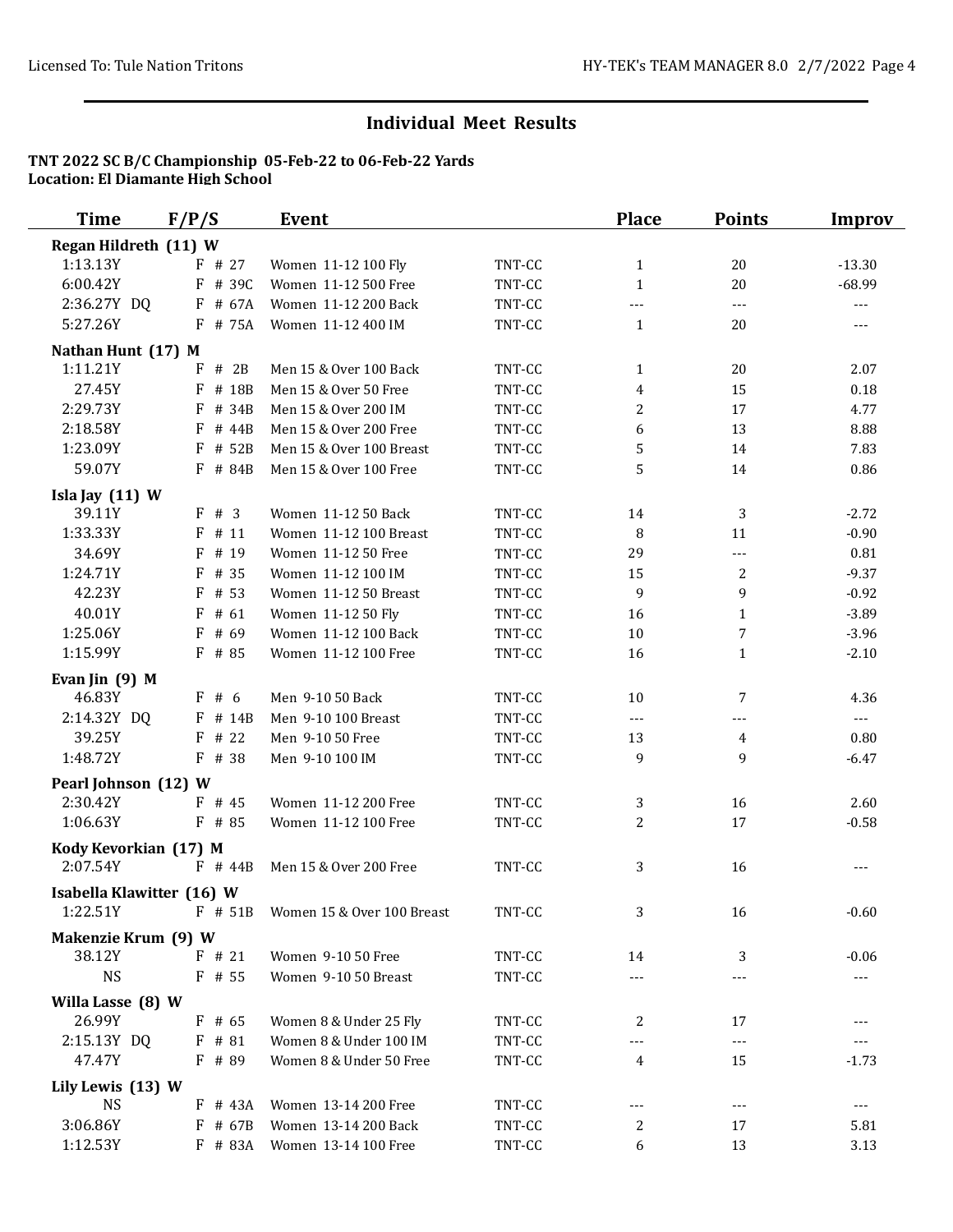| <b>Time</b>                  | F/P/S                | <b>Event</b>            |        | <b>Place</b> | <b>Points</b>            | <b>Improv</b>         |
|------------------------------|----------------------|-------------------------|--------|--------------|--------------------------|-----------------------|
| Marlee Lininger (13) W       |                      |                         |        |              |                          |                       |
| 31.10Y                       | $F$ # 17A            | Women 13-14 50 Free     | TNT-CC | 8            | 11                       | $-1.63$               |
| 1:38.46Y                     | F # 51A              | Women 13-14 100 Breast  | TNT-CC | 5            | 14                       | $-5.92$               |
| 1:11.59Y                     | F # 83A              | Women 13-14 100 Free    | TNT-CC | 5            | 14                       | $-4.56$               |
| Ada Maher (8) W              |                      |                         |        |              |                          |                       |
| 21.86Y                       | F#7                  | Women 8 & Under 25 Back | TNT-CC | 2            | 17                       | $-3.05$               |
| X 41.02Y                     | $F$ # 21             | Women 9-10 50 Free      | TNT-CC | $---$        | $---$                    | $-3.07$               |
| 1:54.34Y                     | $F$ # 37             | Women 9-10 100 IM       | TNT-CC | 16           | 1                        | $-6.64$               |
| 1:54.34Y                     | $F$ # 81             | Women 8 & Under 100 IM  | TNT-CC | 3            | 16                       | $-6.64$               |
| 41.02Y                       | $F$ # 89             | Women 8 & Under 50 Free | TNT-CC | $\mathbf{1}$ | 20                       | $-3.07$               |
| <b>Jett Mahoney</b> (6) M    |                      |                         |        |              |                          |                       |
| 35.59Y DQ                    | F # 58               | Men 8 & Under 25 Breast | TNT-CC | $---$        | $---$                    | $---$                 |
| 34.42Y DQ                    | $F$ # 66             | Men 8 & Under 25 Fly    | TNT-CC | $---$        | ---                      | ---                   |
| 1:10.17Y                     | $F$ # 74             | Men 8 & Under 50 Back   | TNT-CC | 4            | 15                       | $-10.60$              |
| 1:03.16Y                     | $F$ # 90             | Men 8 & Under 50 Free   | TNT-CC | 5            | 14                       | $-2.87$               |
| <b>Benita Marshall (9) W</b> |                      |                         |        |              |                          |                       |
| 40.56Y                       | $F$ # 21             | Women 9-10 50 Free      | TNT-CC | 20           | ---                      | $-0.99$               |
| 1:47.81Y                     | F # 37               | Women 9-10 100 IM       | TNT-CC | 14           | 3                        | $-17.37$              |
| <b>NS</b>                    | $F$ # 55             | Women 9-10 50 Breast    | TNT-CC | ---          | $---$                    | $\qquad \qquad - -$   |
| Noa Martin (9) M             |                      |                         |        |              |                          |                       |
| 50.00Y                       | F#6                  | Men 9-10 50 Back        | TNT-CC | 14           | 3                        | $-3.37$               |
| 1:59.15Y                     | # 14B<br>F           | Men 9-10 100 Breast     | TNT-CC | 2            | 17                       | $-14.48$              |
| 43.17Y                       | # 22<br>F            | Men 9-10 50 Free        | TNT-CC | 19           | $\overline{a}$           | $-1.02$               |
| 55.76Y                       | $F$ # 56             | Men 9-10 50 Breast      | TNT-CC | 7            | 12                       | $-1.16$               |
| Peyton Martin (11) W         |                      |                         |        |              |                          |                       |
| 41.15Y                       | F # 3                | Women 11-12 50 Back     | TNT-CC | 19           | $\overline{\phantom{a}}$ | 2.41                  |
| 1:36.95Y                     | $F$ # 11             | Women 11-12 100 Breast  | TNT-CC | 11           | 6                        | $-0.01$               |
| 32.65Y                       | $F$ # 19             | Women 11-12 50 Free     | TNT-CC | 16           | 1                        | $-0.19$               |
| 1:25.78Y                     | $F$ # 35             | Women 11-12 100 IM      | TNT-CC | 19           | ---                      | $-3.77$               |
| 42.96Y                       | F<br># 53            | Women 11-12 50 Breast   | TNT-CC | 12           | 5                        | $-0.70$               |
| 1:31.00Y                     | $F$ # 69             | Women 11-12 100 Back    | TNT-CC | 13           | 4                        | $-1.10$               |
| 3:07.90Y                     | $F$ # 77             | Women 11-12 200 IM      | TNT-CC | 5            | 14                       | $-1.83$               |
| 1:13.48Y                     | F # 85               | Women 11-12 100 Free    | TNT-CC | 12           | 5                        | 0.73                  |
| Makayla McGuire (14) W       |                      |                         |        |              |                          |                       |
| 27.55Y DQ                    | F # 17A              | Women 13-14 50 Free     | TNT-CC | ---          |                          | ---                   |
| 2:42.70Y                     | F # 33A              | Women 13-14 200 IM      | TNT-CC | 2            | 17                       | $-10.95$              |
| 1:18.68Y                     | F # 59A              | Women 13-14 100 Fly     | TNT-CC | $\mathbf{1}$ | 20                       | $\scriptstyle \cdots$ |
| 1:01.75Y                     | F # 83A              | Women 13-14 100 Free    | TNT-CC | $\mathbf{1}$ | 20                       | $-1.75$               |
| Axl Menard (13) M            |                      |                         |        |              |                          |                       |
| 30.96Y                       | F # 18A              | Men 13-14 50 Free       | TNT-CC | 12           | 5                        | 2.19                  |
| <b>NS</b>                    | $\mathbf F$<br># 26B | Men 13-14 200 Fly       | TNT-CC | ---          | ---                      | $\scriptstyle \cdots$ |
| 2:27.64Y                     | # 44A<br>F           | Men 13-14 200 Free      | TNT-CC | 6            | 13                       | 0.67                  |
| 1:16.84Y                     | F # 60A              | Men 13-14 100 Fly       | TNT-CC | 5            | 14                       | 0.75                  |
| 1:05.77Y                     | F # 84A              | Men 13-14 100 Free      | TNT-CC | 10           | 7                        | 1.83                  |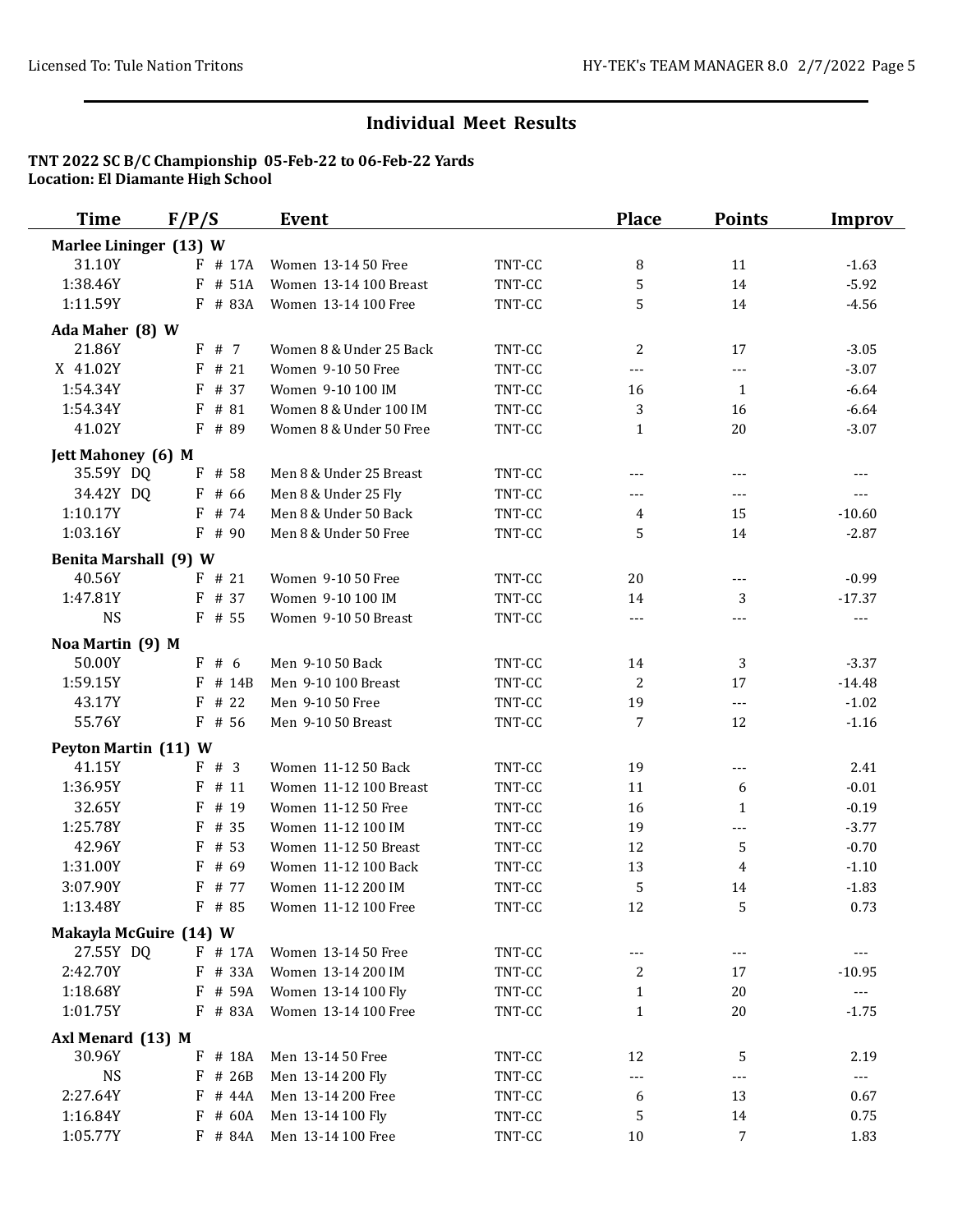| <b>Time</b>                  | F/P/S                          | Event                                   |                  | <b>Place</b>   | <b>Points</b>  | <b>Improv</b>   |
|------------------------------|--------------------------------|-----------------------------------------|------------------|----------------|----------------|-----------------|
| Casey Minnig (12) M          |                                |                                         |                  |                |                |                 |
| 36.13Y                       | #4<br>F                        | Men 11-12 50 Back                       | TNT-CC           | 5              | 14             | $-2.08$         |
| 31.08Y                       | F<br># 20                      | Men 11-12 50 Free                       | TNT-CC           | 3              | 16             | $-0.39$         |
| 1:21.72Y                     | F<br># 36                      | Men 11-12 100 IM                        | TNT-CC           | 6              | 13             | $-5.38$         |
| 35.01Y                       | F<br># 62                      | Men 11-12 50 Fly                        | TNT-CC           | 3              | 16             | $-0.51$         |
| 1:08.85Y                     | F # 86                         | Men 11-12 100 Free                      | TNT-CC           | 4              | 15             | $-1.04$         |
|                              | <b>Mackenzie Minnig (10) W</b> |                                         |                  |                |                |                 |
| 46.59Y                       | F#5                            | Women 9-10 50 Back                      | TNT-CC           | 11             | 6              | $-3.05$         |
| 38.02Y                       | $F$ # 21                       | Women 9-10 50 Free                      | TNT-CC           | 13             | $\overline{4}$ | 0.45            |
| 1:40.19Y                     | F<br># 37                      | Women 9-10 100 IM                       | TNT-CC           | 7              | 12             | $-14.94$        |
| 45.51Y                       | $F$ # 63                       | Women 9-10 50 Fly                       | TNT-CC           | 5              | 14             | $-9.75$         |
| 1:19.66Y                     | F # 87                         | Women 9-10 100 Free                     | TNT-CC           | 2              | 17             | $-8.36$         |
| Ayla Morgan (14) W           |                                |                                         |                  |                |                |                 |
| 1:12.91Y                     | # 1A<br>F                      | Women 13-14 100 Back                    | TNT-CC           | 5              | 14             | $-0.29$         |
| 28.87Y                       | # 17A<br>F                     | Women 13-14 50 Free                     | TNT-CC           | $\overline{c}$ | 17             | $-0.03$         |
| 2:44.06Y                     | # 33A<br>F                     | Women 13-14 200 IM                      | TNT-CC           | 3              | 16             | $\overline{a}$  |
| 1:22.45Y                     | # 51A<br>F                     | Women 13-14 100 Breast                  | TNT-CC           | $\mathbf{1}$   | 20             | $-1.44$         |
| 1:04.29Y                     | F # 83A                        | Women 13-14 100 Free                    | TNT-CC           | $\overline{c}$ | 17             | 0.73            |
|                              |                                |                                         |                  |                |                |                 |
| Tarrin Nelms (9) W<br>41.22Y | F<br># 5                       | Women 9-10 50 Back                      |                  |                |                |                 |
| 36.75Y                       | # 21<br>F                      |                                         | TNT-CC           | $\mathbf{1}$   | 20<br>13       | $-1.51$<br>0.62 |
| 1:41.41Y                     | F<br># 37                      | Women 9-10 50 Free<br>Women 9-10 100 IM | TNT-CC           | 6              | 9              | 6.95            |
| 1:34.27Y                     | # 71B<br>F                     | Women 9-10 100 Back                     | TNT-CC<br>TNT-CC | 9              |                |                 |
|                              |                                |                                         |                  | 3              | 16             | 2.38            |
| 1:25.27Y                     | F # 87                         | Women 9-10 100 Free                     | TNT-CC           | 8              | 11             | 4.10            |
| Sophie Nelsen (14) W         |                                |                                         |                  |                |                |                 |
| 1:41.16Y                     | F # 1A                         | Women 13-14 100 Back                    | TNT-CC           | 8              | 11             | $---$           |
| 30.48Y                       | F # 17A                        | Women 13-14 50 Free                     | TNT-CC           | 5              | 14             | $-8.17$         |
| 8:00.38Y                     | F # 39D                        | Women 13-14 500 Free                    | TNT-CC           | $\overline{2}$ | 17             | ---             |
| Caleb Newman (13) M          |                                |                                         |                  |                |                |                 |
| 54.49Y                       | F # 18A                        | Men 13-14 50 Free                       | TNT-CC           | 16             | $\mathbf{1}$   | $---$           |
| <b>NS</b>                    | F # 52A                        | Men 13-14 100 Breast                    | TNT-CC           | ---            | ---            |                 |
| <b>NS</b>                    | F # 84A                        | Men 13-14 100 Free                      | TNT-CC           | $---$          | $---$          | $---$           |
| Evelynn Newman (11) W        |                                |                                         |                  |                |                |                 |
| 1:00.34Y DQ                  | F # 3                          | Women 11-12 50 Back                     | TNT-CC           | ---            |                |                 |
| 47.31Y                       | $F$ # 19                       | Women 11-12 50 Free                     | TNT-CC           | 38             |                |                 |
| <b>NS</b>                    | $F$ # 53                       | Women 11-12 50 Breast                   | TNT-CC           | ---            |                |                 |
| Sophia Newman (7) W          |                                |                                         |                  |                |                |                 |
| 34.84Y                       | F # 7                          | Women 8 & Under 25 Back                 | TNT-CC           | 11             | 6              |                 |
| 30.27Y                       | $F$ # 23                       | Women 8 & Under 25 Free                 | TNT-CC           | 13             | 4              |                 |
| <b>NS</b>                    | $F$ # 73                       | Women 8 & Under 50 Back                 | TNT-CC           | $---$          | $---$          | ---             |
| <b>NS</b>                    | F # 89                         | Women 8 & Under 50 Free                 | TNT-CC           | $- - -$        | $---$          | $---$           |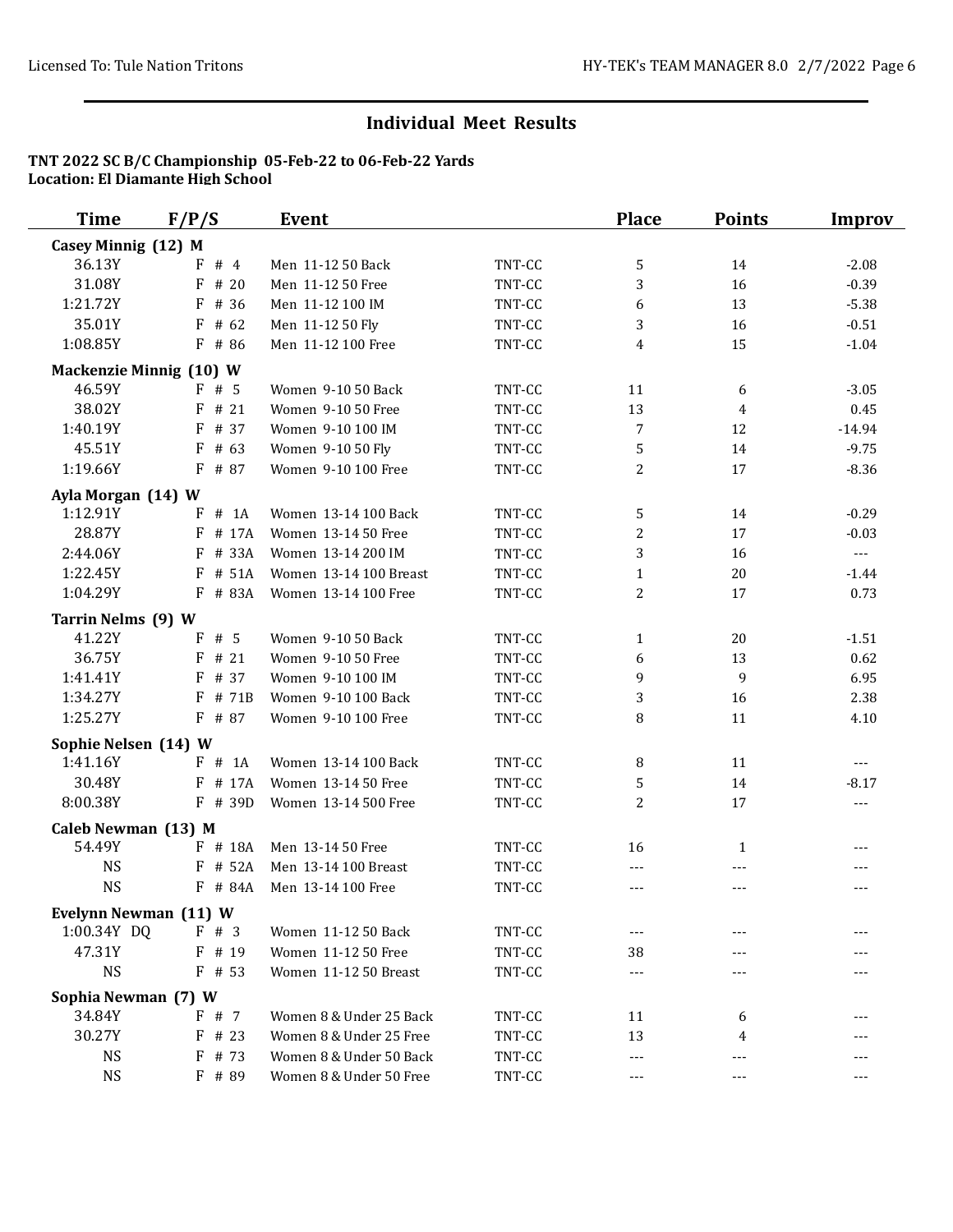| <b>Time</b>                  | F/P/S      | <b>Event</b>           |        | <b>Place</b>   | <b>Points</b> | <b>Improv</b>         |
|------------------------------|------------|------------------------|--------|----------------|---------------|-----------------------|
| Kelechi Nnadi (11) M         |            |                        |        |                |               |                       |
| 51.71Y                       | F#4        | Men 11-12 50 Back      | TNT-CC | 20             | $---$         | $\overline{a}$        |
| 38.40Y                       | F<br># 20  | Men 11-12 50 Free      | TNT-CC | 20             | $---$         | 0.26                  |
| 1:40.01Y                     | # 36<br>F  | Men 11-12 100 IM       | TNT-CC | 18             | ---           | $---$                 |
| 48.90Y                       | F # 54     | Men 11-12 50 Breast    | TNT-CC | 14             | 3             | $-7.53$               |
| 42.69Y                       | $F$ # 62   | Men 11-12 50 Fly       | TNT-CC | 9              | 9             | $-5.81$               |
| 1:28.71Y                     | $F$ # 86   | Men 11-12 100 Free     | TNT-CC | 14             | 3             | $---$                 |
| Reece Phillips (10) M        |            |                        |        |                |               |                       |
| 36.54Y                       | $F$ # 22   | Men 9-10 50 Free       | TNT-CC | 8              | 11            | 0.62                  |
| 1:36.09Y                     | F # 38     | Men 9-10 100 IM        | TNT-CC | 3              | 16            | $-15.29$              |
| 1:38.57Y                     | $F$ # 72B  | Men 9-10 100 Back      | TNT-CC | 5              | 14            | 0.16                  |
| 1:20.25Y                     | F # 88     | Men 9-10 100 Free      | TNT-CC | 5              | 14            | $-1.24$               |
| <b>Tyson Phillips (13) M</b> |            |                        |        |                |               |                       |
| 28.77Y                       | $F$ # 18A  | Men 13-14 50 Free      | TNT-CC | $\overline{7}$ | 12            | $-0.44$               |
| 6:03.40Y                     | $F$ # 40D  | Men 13-14 500 Free     | TNT-CC | $\overline{c}$ | 17            | $-5.92$               |
| 1:14.36Y                     | $F$ # 60A  | Men 13-14 100 Fly      | TNT-CC | 4              | 15            | $-3.64$               |
| 1:04.37Y                     | F # 84A    | Men 13-14 100 Free     | TNT-CC | 8              | 11            | $-1.70$               |
| Ayane Rivello (11) W         |            |                        |        |                |               |                       |
| 42.77Y                       | F # 19     | Women 11-12 50 Free    | TNT-CC | 35             | $---$         | $---$                 |
| Abigail Rodriguez (13) W     |            |                        |        |                |               |                       |
| 1:50.64Y                     | F # 1A     | Women 13-14 100 Back   | TNT-CC | 11             | 6             | 18.88                 |
| 38.32Y                       | F # 17A    | Women 13-14 50 Free    | TNT-CC | 15             | 2             | 0.61                  |
| 1:23.15Y                     | $F$ # 83A  | Women 13-14 100 Free   | TNT-CC | 10             | 7             | $-2.73$               |
| Danny Rodriguez (14) M       |            |                        |        |                |               |                       |
| 2:45.38Y                     | $F$ # 10B  | Men 13-14 200 Breast   | TNT-CC | $\mathbf{1}$   | 20            | $-4.44$               |
| 2:28.75Y                     | F # 34A    | Men 13-14 200 IM       | TNT-CC | 2              | 17            | $\overline{a}$        |
| 5:54.12Y                     | $F$ # 40D  | Men 13-14 500 Free     | TNT-CC | $\mathbf{1}$   | 20            | ---                   |
| Ivan Rodriguez (13) M        |            |                        |        |                |               |                       |
| 28.26Y                       | $F$ # 18A  | Men 13-14 50 Free      | TNT-CC | 4              | 15            | $-0.05$               |
| 2:27.51Y                     | # 34A<br>F | Men 13-14 200 IM       | TNT-CC | $\mathbf{1}$   | 20            | $-3.48$               |
| 2:15.93Y                     | # 44A<br>F | Men 13-14 200 Free     | TNT-CC | $\mathbf{1}$   | 20            | 0.97                  |
| 1:22.83Y                     | F # 52A    | Men 13-14 100 Breast   | TNT-CC | 5              | 14            | 0.46                  |
| 2:21.85Y                     | F # 68B    | Men 13-14 200 Back     | TNT-CC | 1              | 20            | $-5.69$               |
| 1:01.53Y                     | $F$ # 84A  | Men 13-14 100 Free     | TNT-CC | 4              | 15            | $-0.12$               |
| Payton Rose (12) W           |            |                        |        |                |               |                       |
| 1:31.63Y                     | $F$ # 11   | Women 11-12 100 Breast | TNT-CC | 7              | 12            | ---                   |
| 33.97Y                       | $F$ # 19   | Women 11-12 50 Free    | TNT-CC | 25             | ---           | ---                   |
| 42.26Y                       | $F$ # 53   | Women 11-12 50 Breast  | TNT-CC | 10             | 7             | $-0.46$               |
| 37.91Y                       | $F$ # 61   | Women 11-12 50 Fly     | TNT-CC | 11             | 6             | $\scriptstyle\cdots$  |
| <b>Brooke Seliskar (9) W</b> |            |                        |        |                |               |                       |
| 44.82Y                       | F#5        | Women 9-10 50 Back     | TNT-CC | 7              | 12            | $-0.86$               |
| <b>NS</b>                    | $F$ # 21   | Women 9-10 50 Free     | TNT-CC | $---$          | $---$         | $\scriptstyle \cdots$ |
| 1:46.19Y                     | F # 37     | Women 9-10 100 IM      | TNT-CC | 13             | 4             | $-4.96$               |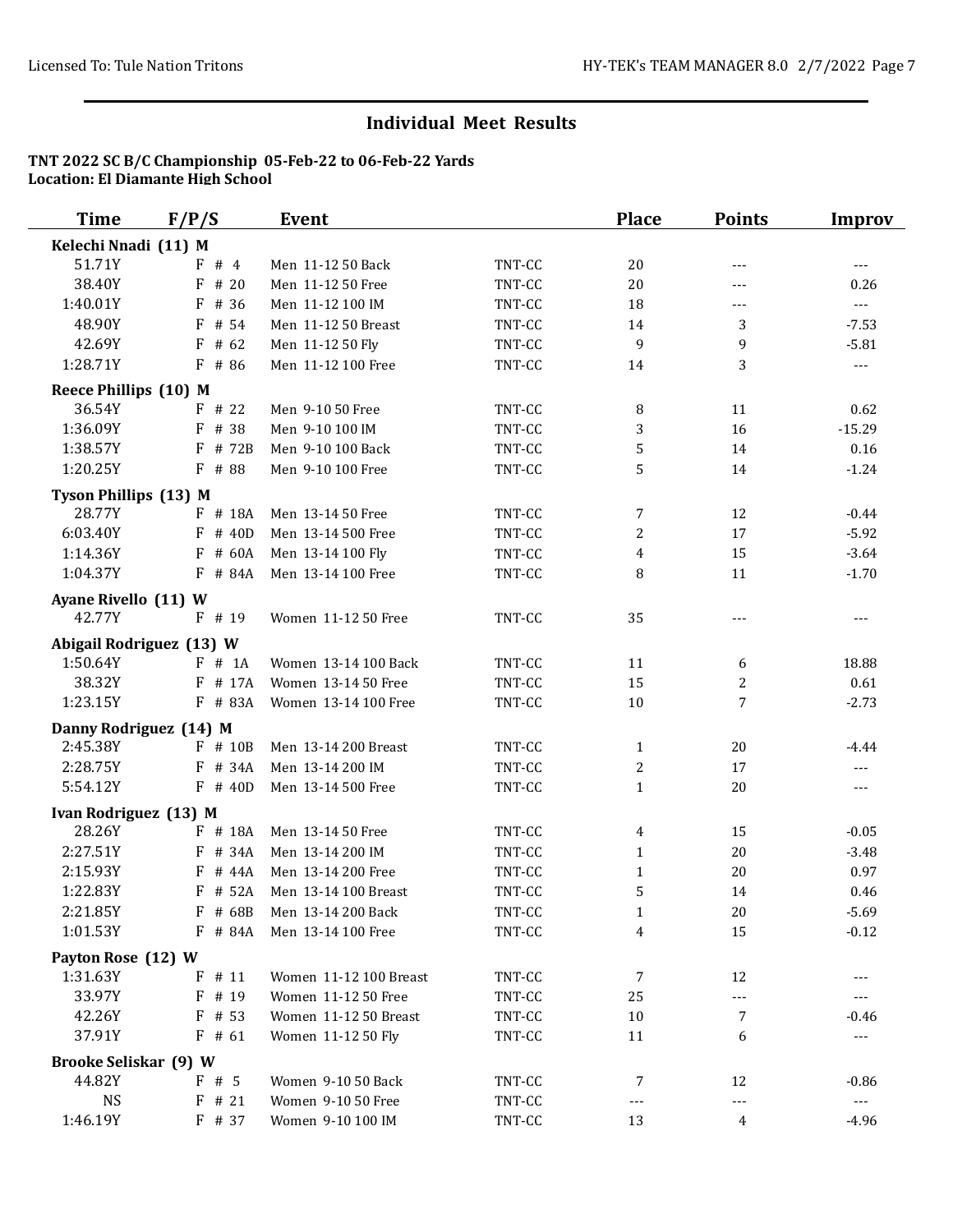| <b>Time</b>                               | F/P/S     | <b>Event</b>           |        | <b>Place</b>   | <b>Points</b>  | <b>Improv</b>  |
|-------------------------------------------|-----------|------------------------|--------|----------------|----------------|----------------|
| Trig Seliskar (12) M                      |           |                        |        |                |                |                |
| 40.83Y                                    | #4<br>F   | Men 11-12 50 Back      | TNT-CC | 10             | 7              | $-1.61$        |
| 34.10Y                                    | F<br># 20 | Men 11-12 50 Free      | TNT-CC | 10             | 6.5            | $-0.65$        |
| 1:30.08Y                                  | F # 36    | Men 11-12 100 IM       | TNT-CC | 13             | $\overline{4}$ | $-2.03$        |
| <b>General Sitton (7) M</b>               |           |                        |        |                |                |                |
| 30.03Y                                    | F#8       | Men 8 & Under 25 Back  | TNT-CC | 3              | 16             | $---$          |
| 23.38Y                                    | $F$ # 24  | Men 8 & Under 25 Free  | TNT-CC | 2              | 17             |                |
|                                           |           |                        |        |                |                |                |
| Emma Taylor (11) W                        |           |                        |        |                |                |                |
| 37.07Y                                    | F # 3     | Women 11-12 50 Back    | TNT-CC | 9              | 9              | $-2.57$        |
| 1:26.16Y                                  | F<br># 11 | Women 11-12 100 Breast | TNT-CC | 2              | 17             | $-2.11$        |
| 31.94Y                                    | F # 19    | Women 11-12 50 Free    | TNT-CC | 14             | 3              | $-0.38$        |
| 1:22.56Y                                  | F # 35    | Women 11-12 100 IM     | TNT-CC | 9              | 9              | 0.86           |
| 39.81Y                                    | F<br># 53 | Women 11-12 50 Breast  | TNT-CC | $\mathbf{1}$   | 20             | $-0.43$        |
| 1:26.22Y                                  | # 69<br>F | Women 11-12 100 Back   | TNT-CC | 11             | 6              | $-0.57$        |
| 1:12.30Y                                  | F # 85    | Women 11-12 100 Free   | TNT-CC | $10\,$         | 7              | $-0.33$        |
| Jacqueline Taylor (9) W                   |           |                        |        |                |                |                |
| 41.76Y                                    | $F$ # 21  | Women 9-10 50 Free     | TNT-CC | 25             | ---            | $-5.40$        |
| 1:36.12Y                                  | F # 87    | Women 9-10 100 Free    | TNT-CC | 13             | 4              | $---$          |
| Lia Tena (12) W                           |           |                        |        |                |                |                |
| 30.91Y                                    | $F$ # 19  | Women 11-12 50 Free    | TNT-CC | 10             | 7              | $-0.16$        |
| 1:31.22Y                                  | F # 27    | Women 11-12 100 Fly    | TNT-CC | 10             | 7              | 1.55           |
| 1:24.78Y                                  | F<br># 35 | Women 11-12 100 IM     | TNT-CC | 16             | $\mathbf{1}$   | $\sim$ $\sim$  |
| 44.80Y                                    | F<br># 53 | Women 11-12 50 Breast  | TNT-CC | 15             | $\overline{a}$ | 0.93           |
| 39.17Y                                    | # 61<br>F | Women 11-12 50 Fly     | TNT-CC | 15             | $\overline{2}$ | $-1.28$        |
| 1:09.27Y                                  | $F$ # 85  | Women 11-12 100 Free   | TNT-CC | 6              | 13             | $-0.20$        |
|                                           |           |                        |        |                |                |                |
| <b>Ryker Thornton (10) M</b><br>51.72Y DQ | F#6       | Men 9-10 50 Back       | TNT-CC | ---            | $---$          | $\overline{a}$ |
| 42.16Y                                    | $F$ # 22  |                        |        |                |                |                |
| 1:56.89Y                                  |           | Men 9-10 50 Free       | TNT-CC | 18             | ---<br>7       | $-2.02$        |
|                                           | $F$ # 38  | Men 9-10 100 IM        | TNT-CC | 10             |                | $-4.66$        |
| Allison Tos (9) W                         |           |                        |        |                |                |                |
| 47.00Y                                    | F#5       | Women 9-10 50 Back     | TNT-CC | 15             | 2              |                |
| 1:44.23Y                                  | F # 13B   | Women 9-10 100 Breast  | TNT-CC | $\overline{c}$ | 17             | $-4.87$        |
| 1:44.02Y                                  | F # 37    | Women 9-10 100 IM      | TNT-CC | 11             | 6              | 4.73           |
| 47.94Y                                    | $F$ # 55  | Women 9-10 50 Breast   | TNT-CC | $\overline{c}$ | 17             | $-4.93$        |
| Caleb Tos (6) M                           |           |                        |        |                |                |                |
| 30.91Y                                    | F # 8     | Men 8 & Under 25 Back  | TNT-CC | 4              | 15             |                |
| 25.32Y                                    | $F$ # 24  | Men 8 & Under 25 Free  | TNT-CC | 4              | 15             |                |
| Paige Tos (12) W                          |           |                        |        |                |                |                |
| 38.32Y                                    | F # 3     | Women 11-12 50 Back    | TNT-CC | 12             | 5              | $-1.22$        |
| 1:38.05Y                                  | $F$ # 11  | Women 11-12 100 Breast | TNT-CC | 12             | 5              | 1.06           |
| 34.26Y                                    | F<br># 19 | Women 11-12 50 Free    | TNT-CC | 26             | ---            | $-0.98$        |
| 2:46.46Y                                  | $F$ # 45  | Women 11-12 200 Free   | TNT-CC | $10\,$         | 7              | $-1.51$        |
| 45.78Y                                    | $F$ # 53  | Women 11-12 50 Breast  | TNT-CC | 17             | ---            | 0.22           |
| 1:23.31Y                                  | $F$ # 69  | Women 11-12 100 Back   | TNT-CC | 9              | 9              | $-3.17$        |